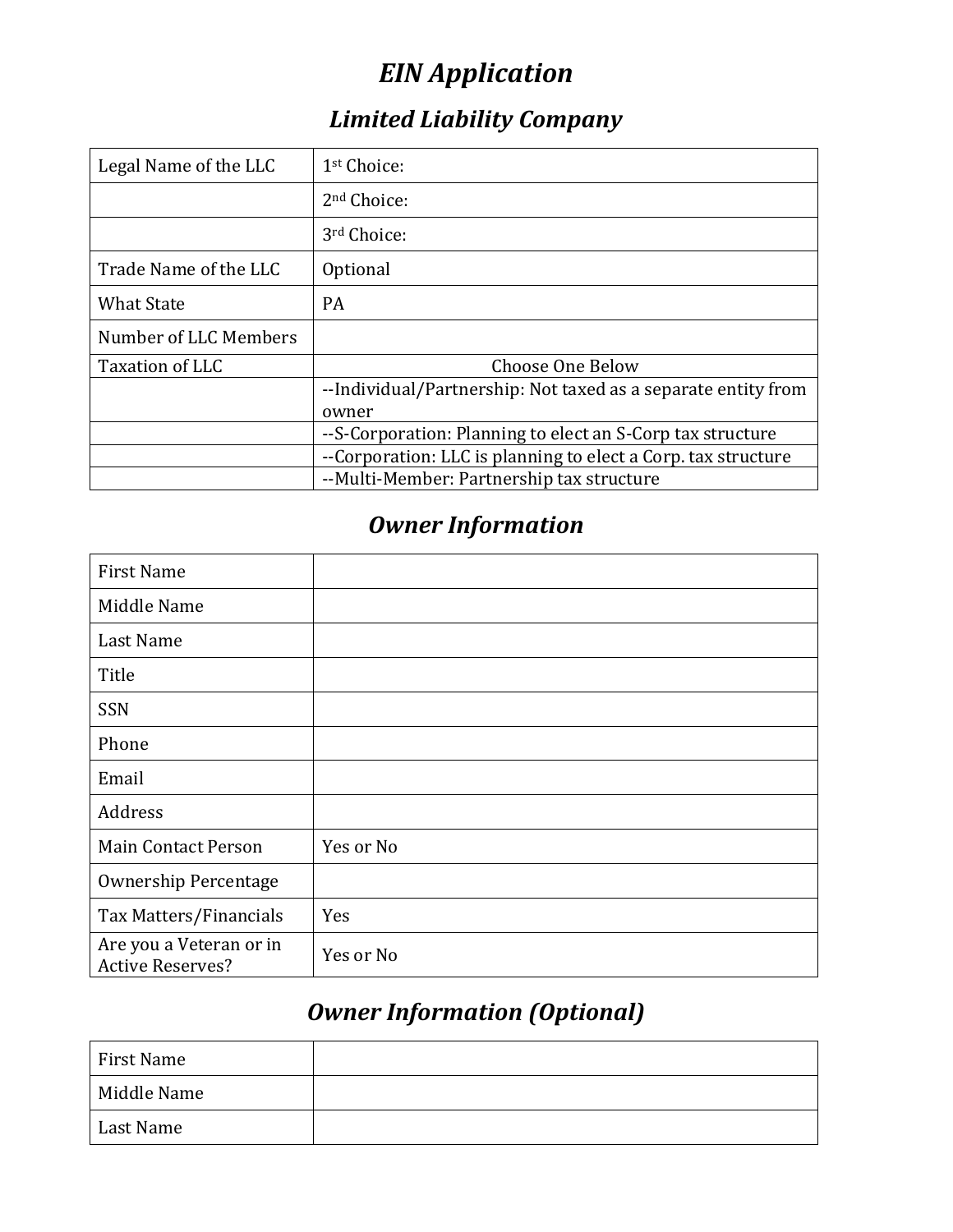| Title                                              |                |
|----------------------------------------------------|----------------|
| Phone                                              |                |
| Email                                              |                |
| Address                                            |                |
| <b>Main Contact Person</b>                         | Yes or No      |
| <b>Ownership Percentage</b>                        |                |
| Tax Matters/Financials                             | N <sub>o</sub> |
| Are you a Veteran or in<br><b>Active Reserves?</b> | Yes or No      |

# *Owner Information (Optional)*

| <b>First Name</b>                                  |                |
|----------------------------------------------------|----------------|
| Middle Name                                        |                |
| Last Name                                          |                |
| Title                                              |                |
| Phone                                              |                |
| Email                                              |                |
| Address                                            |                |
| <b>Main Contact Person</b>                         | Yes or No      |
| <b>Ownership Percentage</b>                        |                |
| Tax Matters/Financials                             | N <sub>o</sub> |
| Are you a Veteran or in<br><b>Active Reserves?</b> | Yes or No      |

# *Business Information*

| Street                     |                     |
|----------------------------|---------------------|
| City                       |                     |
| State                      |                     |
| Zip Code                   |                     |
| County                     |                     |
| Mailing Address different? | Yes or No           |
| <b>CROP</b>                | Yes or No           |
| <b>Business Phone</b>      |                     |
| Primary Activity           | <b>Attachment 1</b> |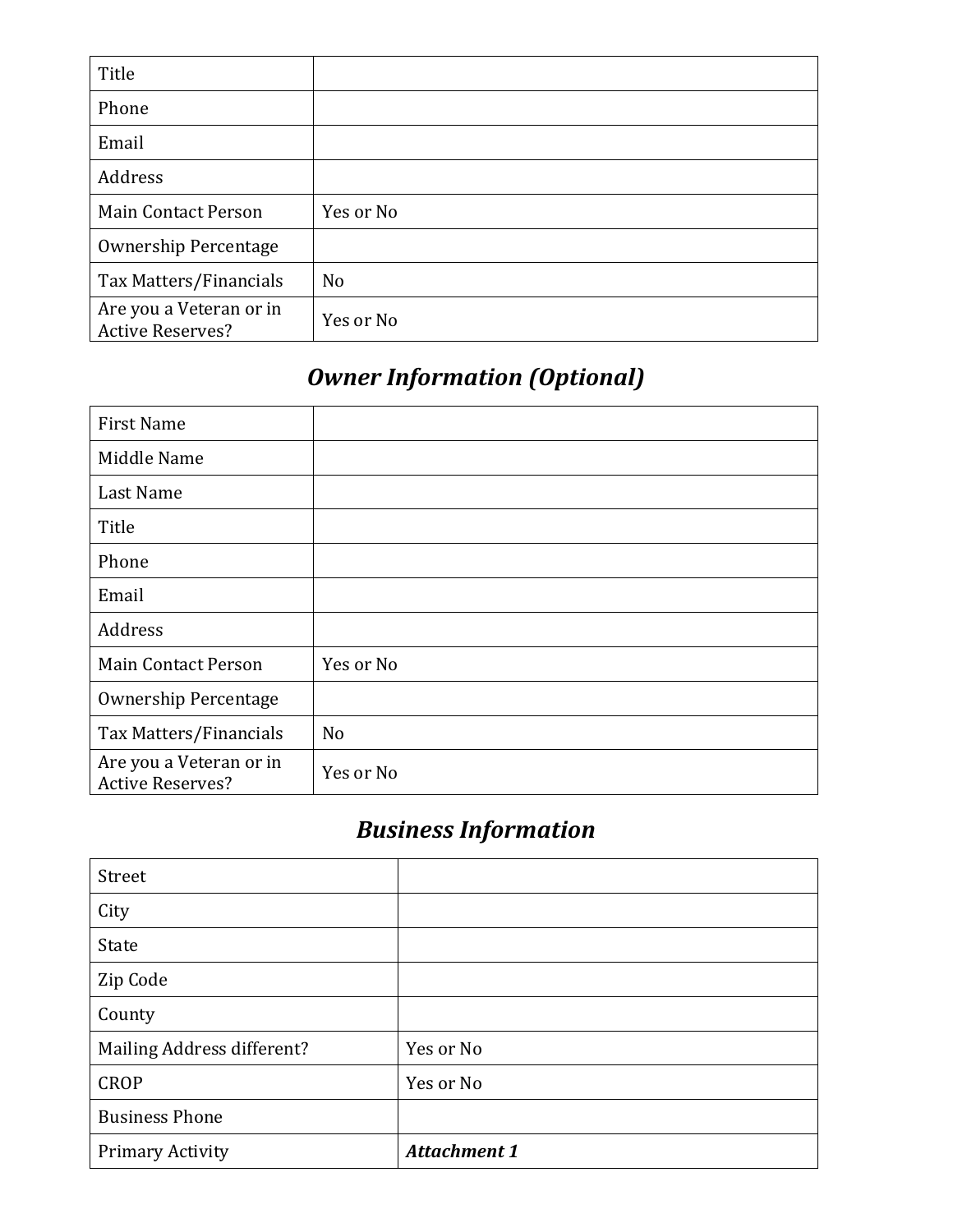| Purpose (Provide some details)         |                        |
|----------------------------------------|------------------------|
| Reason for applying                    | <b>Attachment 1</b>    |
| <b>Restricted Professional Company</b> | Yes or No-Attachment 2 |
| <b>Specific Products/Services</b>      |                        |
| Month business started                 |                        |
| Closing Month of Accounting Year       | December               |

# *Common Questions*

| Do you have or expect to have an employee within 12 months who<br>will receive Form W-2?** | <b>Yes</b> | Nο |
|--------------------------------------------------------------------------------------------|------------|----|
| Does your business sell or manufacture alcohol, tobacco, firearms?                         | <b>Yes</b> | No |
| Does your business pay federal excise taxes?                                               | <b>Yes</b> | No |
| Does your business involve gambling?                                                       | <b>Yes</b> | No |
| Has this entity applied for an EIN before?                                                 | <b>Yes</b> | No |
| Does your business own a highway motor vehicle weighing 55,000<br>lbs.                     | Yes        |    |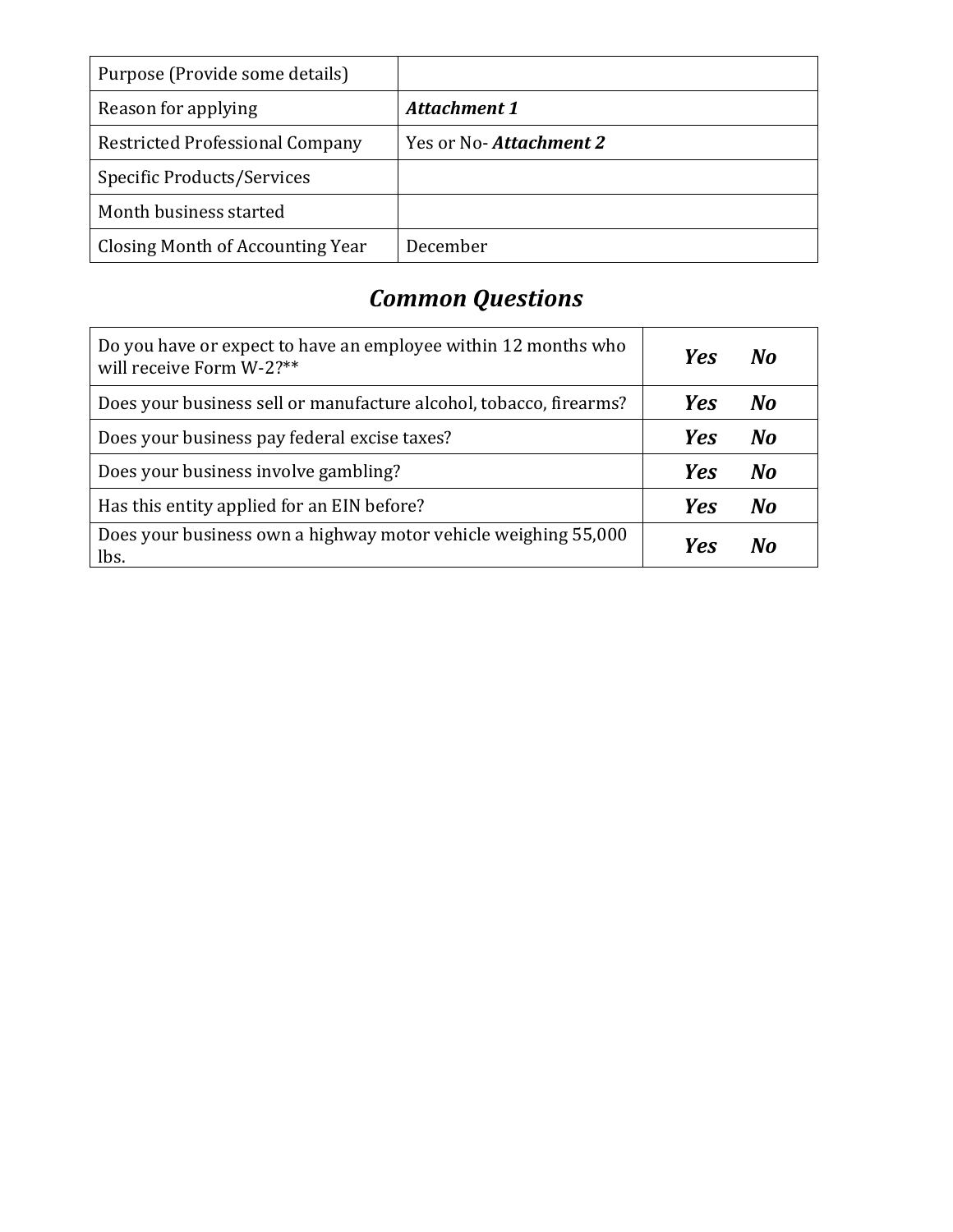### *Attachment 1*

### Primary Activity: (Choose 1)

- 1. Construction
- 2. Real Estate
- 3. Rental & Leasing
- 4. Manufacturing
- 5. Transportation & Warehousing
- 6. Finance & Insurance
- 7. Health Care & Social Assistance
- 8. Accommodation & Food Service
- 9. Wholesale-agent/Broker
- 10. Wholesale- Other
- 11. Retail
- 12. Other (Describe)

### Reason for applying: (Choose 1)

- 1. Started New Business
- 2. Hired Employees
- 3. Banking Purposes
- 4. Changed Type of Organization
- 5. Purchased Business

#### \*\*Yes: Follow up questions

- 1. How many employees?
- 2. Start when?
- 3. Quarterly or annual tax return?